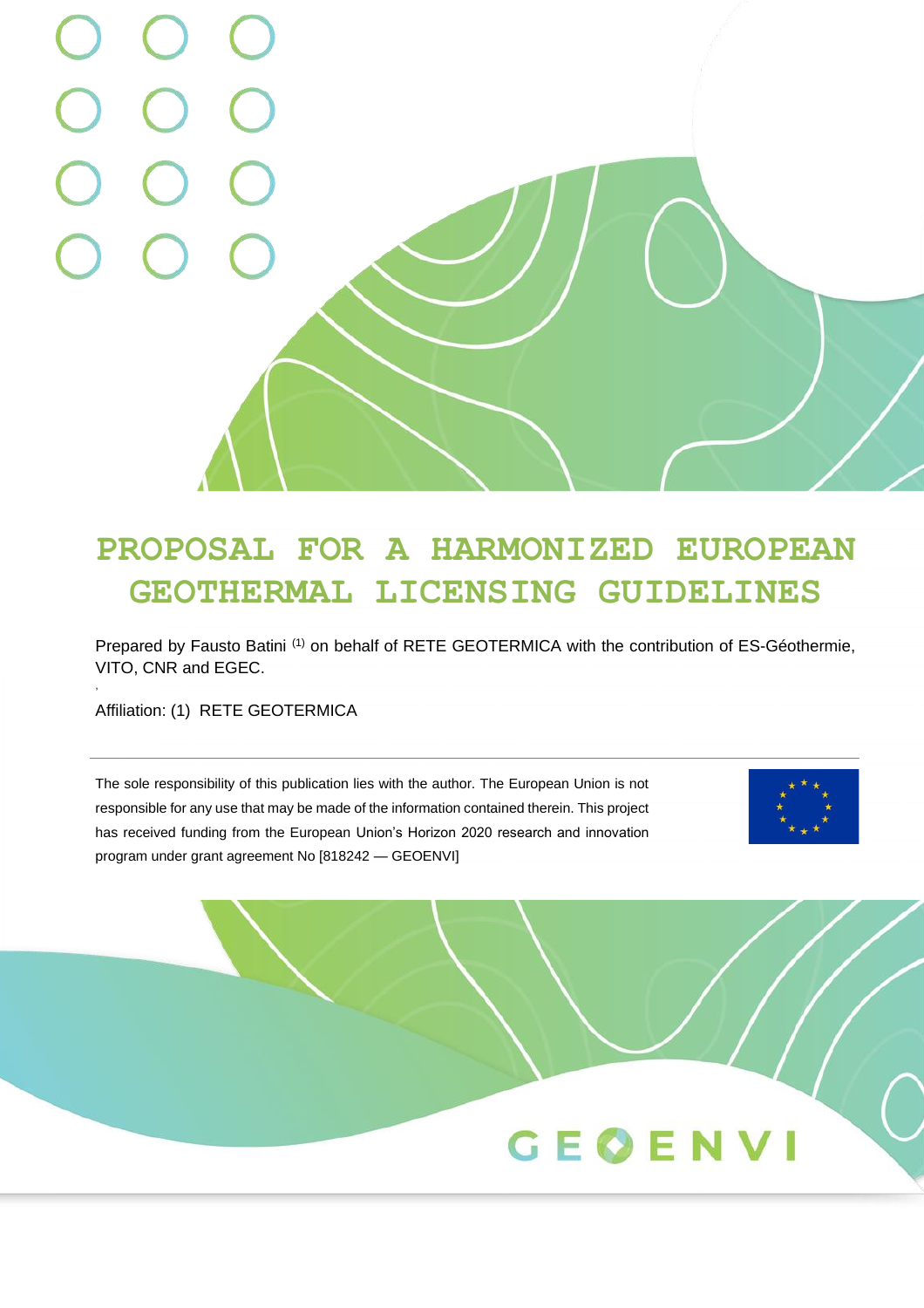#### **INTRODUCTION**

Geothermal energy can significantly contribute to reach the European Commission's 55% emissions reduction target by 2030. However, the deployment of the new geothermal projects is not progressing as quickly as it would be needed due to some impediments related to:

- a) the complexity and slowness of the authorization procedures;
- b) the overestimation of some environmental impacts which, in some cases, create concerns in the local communities that must host the geothermal plants.

The GEOENVI project addresses ways to tackle the main concerns which hinder the geothermal energy development in Europe and to propose the adoption of straightforward and unambiguous procedures for licensing geothermal project deployment. This will contribute to increase of the trust of the citizens and geothermal developers.

The GEOENVI Deliverable 4.1, *Decision Making Process Mapping*, provided an extensive overview of the environmental regulatory framework at the European level and its national implementation for geothermal energy projects.

This document stands as the *Geothermal Guidelines* to harmonize the regulatory framework for more efficient licensing and environmental impact assessment procedures in Europe.

Coordination between the European Union regulators and the Member States is crucial to exchange best practices from industries and other key stakeholders, and to allow for a streamlined regulatory framework that is essential to accomplish new geothermal developments and achieve the European Green Deal goals.

### **1. DEFINITIONS, CLASSIFICATION AND OWNERSHIP OF THE GEOTHERMAL RESOURCES**

The Renewable Energy Directive sets a harmonized definition of geothermal energy as an "energy stored in the form of heat beneath the surface of the earth" to be used in all implementation and delegated acts at the Member State level. This Directive is a particularly relevant underlying common framework. Classifications however vary among the countries as the definition has different objectives. It can be used to define a source and its environmental impact, but also to provide criteria for public support schemes and for collection of statistical data.

According to the document *Specifications for the application of the United Nations Framework Classification for Fossil Energy and Mineral Reserves and Resources 2009 (UNFC-2009) to Geothermal Energy Resources*<sup>1</sup> :

<sup>1</sup> *[https://unece.org/fileadmin/DAM/energy/se/pdfs/UNFC/UNFC\\_GEOTH/UNFC.Geothermal.Specs.pdf](https://unece.org/fileadmin/DAM/energy/se/pdfs/UNFC/UNFC_GEOTH/UNFC.Geothermal.Specs.pdf)*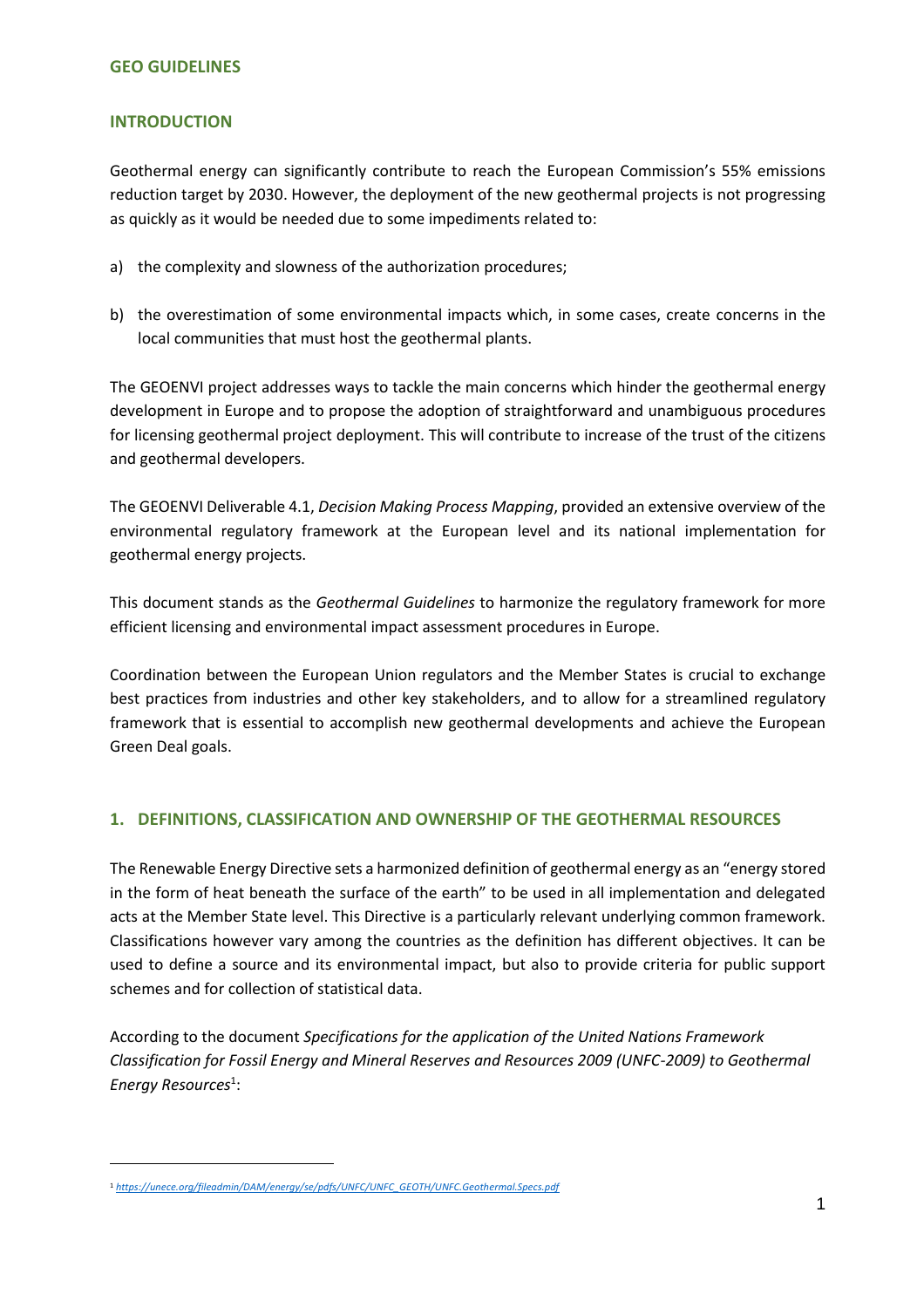## **1.1. Definitions**

- **Geothermal Energy Source** is a renewable energy source; it is the thermal energy contained in a body of a rock, sediment and/or soil, including any contained fluids, which is available for extraction and conversion into energy products. This source is equivalent to the terms 'deposit' or 'accumulation' used for solid minerals and fossil fuels. The geothermal energy source results from any influx, outflux or internal generation of energy within the system over a specified period of time.
- **Geothermal Energy Product** is an energy commodity that is saleable in an established market. Examples of geothermal energy products are electricity and heat. Other products, such as inorganic materials (e.g. silica, lithium, manganese, zinc, sulphur), gases or water extracted from the geothermal energy source in the same extraction process do not qualify as geothermal energy products. However, where these other products are sold, the revenue streams should be included in any economic evaluation.
- **Geothermal Energy Resources** are the cumulative quantities of geothermal energy products that will be extracted (through primary fluids naturally stored in the rocks or through borehole heat exchangers) from the geothermal energy source, from the effective date of the evaluation forward (till the end of the project lifetime/limit), measured or evaluated at the reference point.

# **1.2. Classification**

Geothermal Resources can be classified based on:

- Temperature
	- o Low ≤ 90°C
	- o High >90° C
- Depth
	- o Shallow ≤ 500 m
	- o Deep > 500 m
	- Thermal power
		- o Low ≤ 2 MWt
		- $\circ$  High > 2 MWt

### **1.3. Ownership**

The ownership of the geothermal resources belongs to:

- Region for resources at depth ≤ 500 m
- National State for resources at depth > 500 m In some cases, the National State can delegate the regulation to the Region.

# **2. REGULATORY FRAMEWORK HARMONIZATION**

In many Member States, the authorization procedures to deploy and operate a geothermal project require several licensing steps. Exploration and exploitation permits or concessions are typically needed to start an industrial project development. Various other licenses may be required, such as an environmental permit, and permits for power plant construction and operation.

In some countries, the management of the authorization procedures is not centralized and requires an interaction between different bureaucratic bodies, which in some cases slows down the process.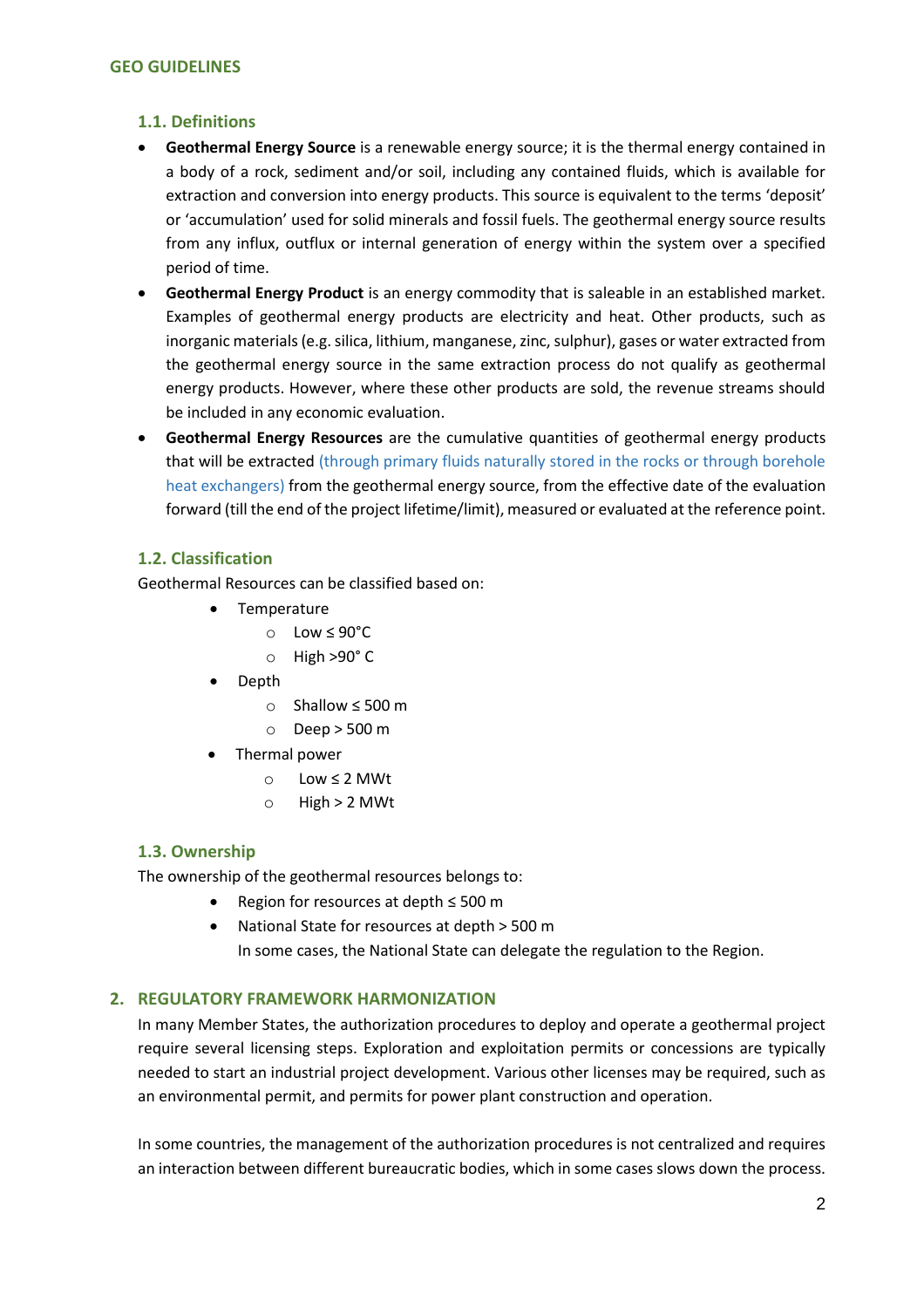Therefore, a harmonized and streamlined regulatory framework is required to enable geothermal energy development in Europe.

In the agenda of the European [Energy Transition](https://www.legifrance.gouv.fr/affichTexte.do?cidTexte=JORFTEXT000031044385&dateTexte=&categorieLien=id) Plan, each Member State shall be in charge of the multi-year implementation plan for renewable energies, including the geothermal energy, at the national level. This will require the adoption of simplified regulatory processes and tools which will allow the national and regional authorities to rapidly accomplish major investments (economy, infrastructure, buildings, energy grids, transportation…) that will impact their policies (urban and spatial planning, environmental policies…).

The Geothermal Energy Resources are classified as a strategic interest in majority of the European Member States due to enhancement of the electricity and heat generation, therefore their development shall be planned and managed by a national authority.

### ➢ **Geothermal Authority**

A qualified **Geothermal Authority** shall be established to superintend the geothermal energy sustainable development in each Member State.

The Authority will act as a multi-level governance body, working in a partnership with the different levels of a government (local, regional, national, and European) and involving a range of stakeholders including environmental and business associations (geothermal developers, industry, …) to guarantee the sustainable development of the geothermal energy.





In particular, the Geothermal Authority should be in charge of:

- a) The national geothermal development plan outline, including:
	- An inventory of the geothermal resources in the country
	- Setting up of the geothermal energy contribution to the EU decarbonization targets
	- Ensuring the ability of the energy grid to dispatch geothermal heat and power
	- Identification of the areas suitable for electric and/or thermal power generation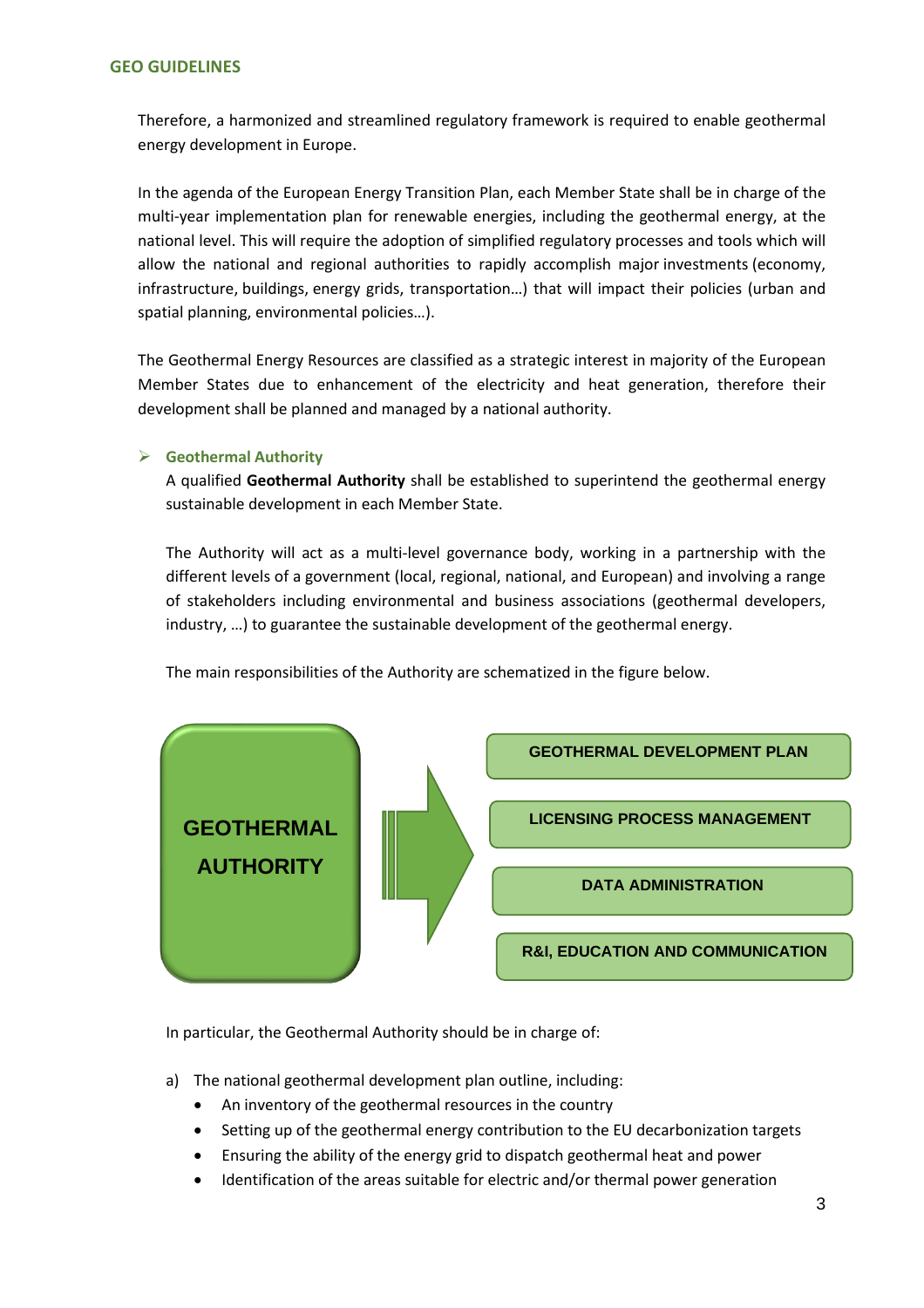- Defining a multiyear geothermal development master plan
- b) Management of the whole licensing process, including:
	- Definition of simplified authorization procedures *(One-stop shop)*
	- Call for competitive bids for geothermal licenses
	- Evaluation of the applications and granting of the geothermal licenses (< 1 year)
	- Ensuring the compliance with the laws and overseeing the safety during the field activities
- c) Administration of the data and information relevant for geothermal sector, including:
	- Data historically collected in expired geothermal leases (exploration lease and concessions)
	- Data collected in the framework of oil & gas, mining, and water exploration campaigns
- d) Promotion of the geothermal energy development in a country through a specific instrument able to finance:
	- Research and innovation programs
	- Education and training programs
	- Communication and awareness towards public

## ➢ **Geothermal Lease**

The geothermal lease is a portion of a territory where the Geothermal Authority can grant the exclusive right to conduct geothermal operations (exploration, well drilling, plant construction) to produce and sell electric and/or thermal power as well as inorganic materials (e.g. lithium) by geothermal resources present in the subsurface at depth > 500 m.

The release of the **geothermal lease** is subject to the approval by the **Geothermal Authority** and explained in a "**Geothermal development plan**", which shall describe all the activities (exploration, well drilling, plant construction, overall project operations) to be execute in the geothermal lease and the related **Strategic Environmental Impact Assessment.**

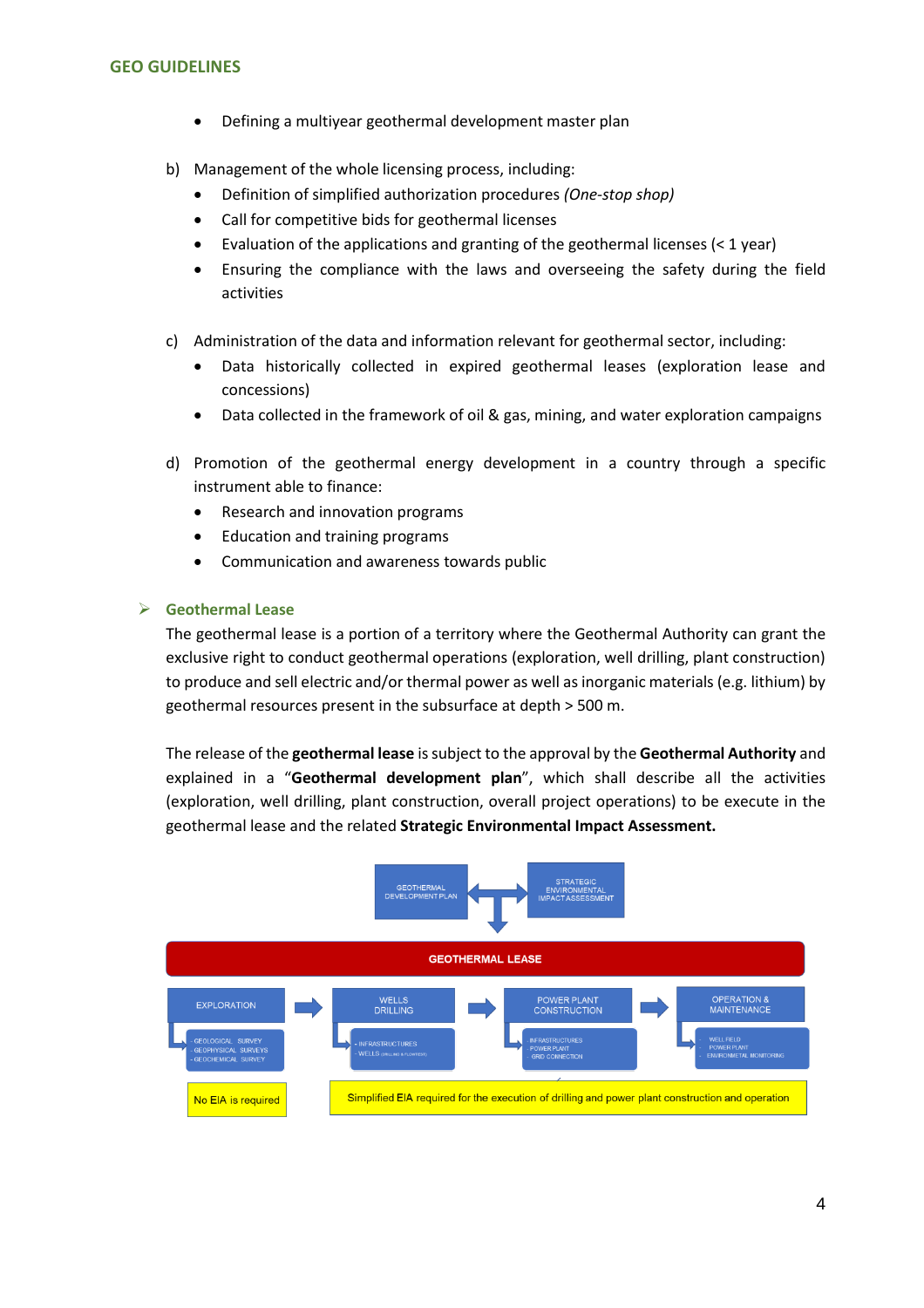The grant of the geothermal lease over all the work plans must be authorized with the declaration of public utility, undeferrable and urgent work with the predetermined constraint for the expropriation of the land and assets. At the same time, the variation of the urban planning instruments shall be authorized as well as the energy grid connection and dispatchability shall be guaranteed.

### ➢ **Supporting schemes**

European support instruments shall be established to promote the geothermal energy development and utilization for electricity and heating and to stimulate R&D in the geothermal sector.

#### ▪ **Electricity**

Geothermal energy shall benefit from the:

- Feed-in tariff, consisting of a premium paid to the producers of RES electricity to top up the revenues they receive from the sale of their electricity directly on the market;
- tax credit to reimburse (50-100%?) the costs for wells since the geothermal resources are state owned and once the geothermal lease will expire the wells and all related infrastructure will return to the proprietorship of the state;
- a fund established to cover the resource risk in the areas where there are no existing wells.

#### ▪ **Heating and cooling**

Geothermal heating and cooling are mostly financed by the Heat Fund through regional aids or specific calls for projects, while the SAF environment fund insures investors against the geological risks related to high-investments projects.

### ▪ **Innovation**

Regarding the innovation and R&D, the [Investments of](https://www.caissedesdepots.fr/en/investments-future) the Future program is the main financial instrument for the geothermal sector, increasing the potential of exploitable geothermal resources for heat and electricity.

### ▪ **Guarantee**

The SAF Environment Fund is a guarantee fund for geothermal district heating which covers geological risk and protects operators against the risk faced during the exploration and exploitation phases of geothermal projects. It has been completed with another Guarantee in 2019: Geodeep SAS (dedicated to "EGS" and "volcanic" projects). After the green light given by the European Commission, the fund, based on public/private financing, will aim at mitigating the geological risk of geothermal resource deployment in France. It will compensate the operator in case of exploration drillings failures. This fund lowers the financial risk for developers.

### **3. AUTHORIZATION PROCESS FOR A GEOTHERMAL LEASE**

### **3.1. Application**

The geothermal operator, who will apply based on the call for tender launched by the Geothermal Authority, shall provide:

- a. **Development Plan**, including:
	- a technical report assessing the expected geothermal potential to be deployed in the area of the geothermal lease on the basis of the existing data (e.g. geological, geochemical and geophysical data, well data);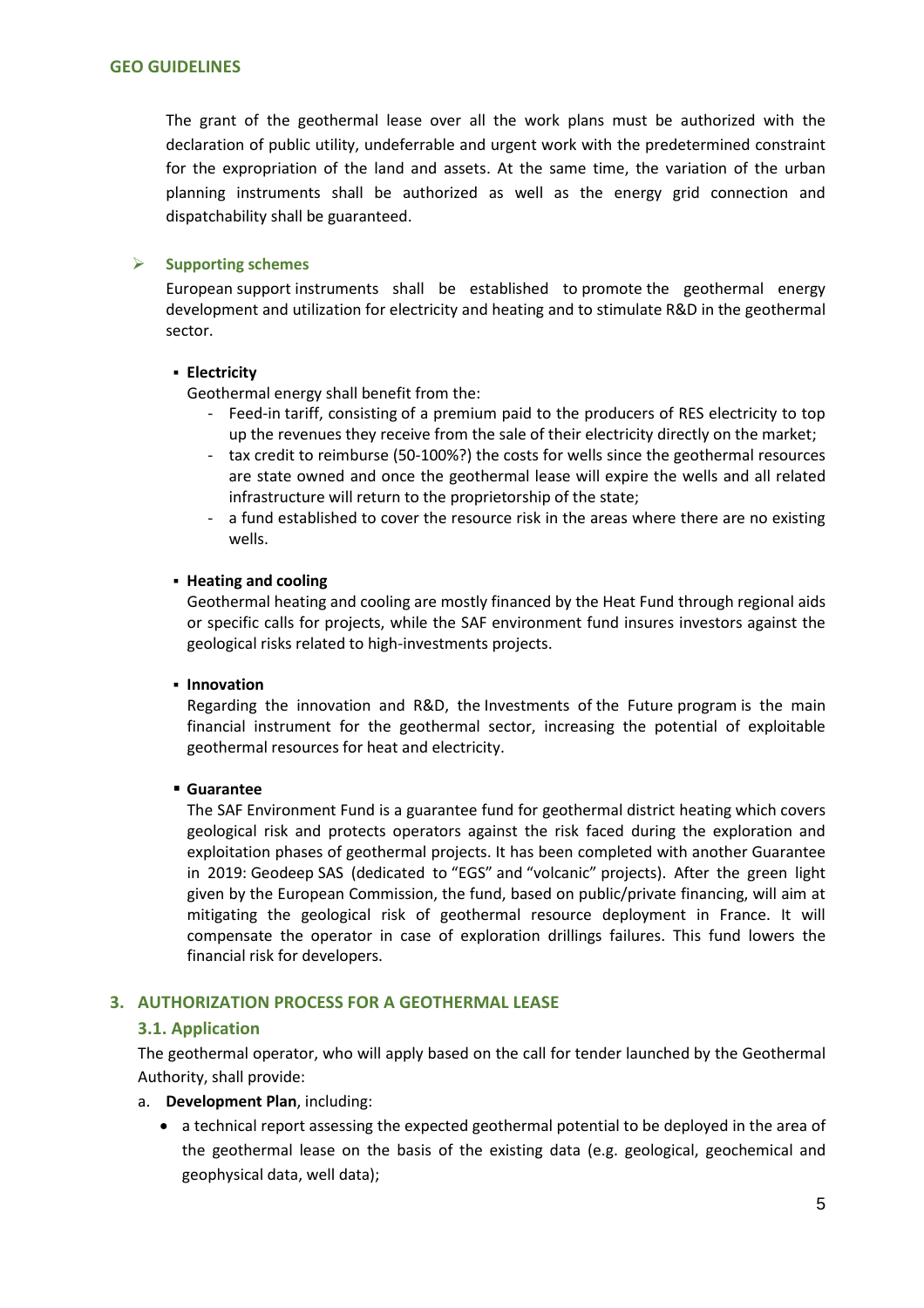- an overall development scenario (decision tree) envisaging for each expected project: location, technical characteristics (e.g. number and depth of the wells, type and power capacity of the plant);
- Economic valuation of the whole project, including decommissioning.
- b. **Strategic Environmental Impact Assessment,** including:
	- Evaluation of any possible effect related to the execution of the activities included in the development plan on the atmosphere, water environment, soil and subsoil, vegetation, flora and fauna, ecosystems, public health, noise and vibrations, radiation, landscape, and material goods and related monitoring and mitigation measures;
	- a description of the measures envisaged to avoid, reduce and possibly compensate the negative impacts;
	- assessment of the development plan alternatives, including the so-called zero option, with indication of the main reasons for the choice, in terms of an environmental impact;
	- background of the information and data used to evaluate the main impacts on the environment and on cultural heritage that the development plant can produce, both in the construction phase and in the operation exercise phase;
	- a description of the measures envisaged for environmental monitoring.
- c. **Technical and financial capability,** including:
	- Description of the experience in the geothermal sector;
	- skills and expertise of the project development team;
	- financial statements;
	- availability to submit a bank or insurance guarantee that covers the value of the submitted development plan.

# **3.2. Evaluation of the proposal(s)**

- The Geothermal Authority shall complete the evaluation of the application(s) within 270 days. If an integration to the submitted documents would be requested to the applicant(s), the evaluation period could be extended by further 90 days. No more than one round of integration should be requested.
- The evaluation of the proposal(s) will be executed based on the criteria defined by the Authority.
- The results of the evaluation will be disclosed to the applicant(s).

# **3.3. Granting of the geothermal lease**

- The Geothermal Authority will grant the geothermal lease to the applicant who reached the max. score above the pre-established threshold.
- The geothermal lease might be awarded with requirements which must be fulfilled before to receive the final authorization for starting the deployment of the project(s).
- The total duration of the geothermal lease shall be 50 years, including the 5-6 years for project deployment (exploration, drilling, plant construction and commissioning) and 1-2 year(s) for decommissioning.
- No royalties neither lease fees shall be due, since the geothermal energy source is a renewable source which contributes to achieving the Green Deal target of decarbonizing Europe.